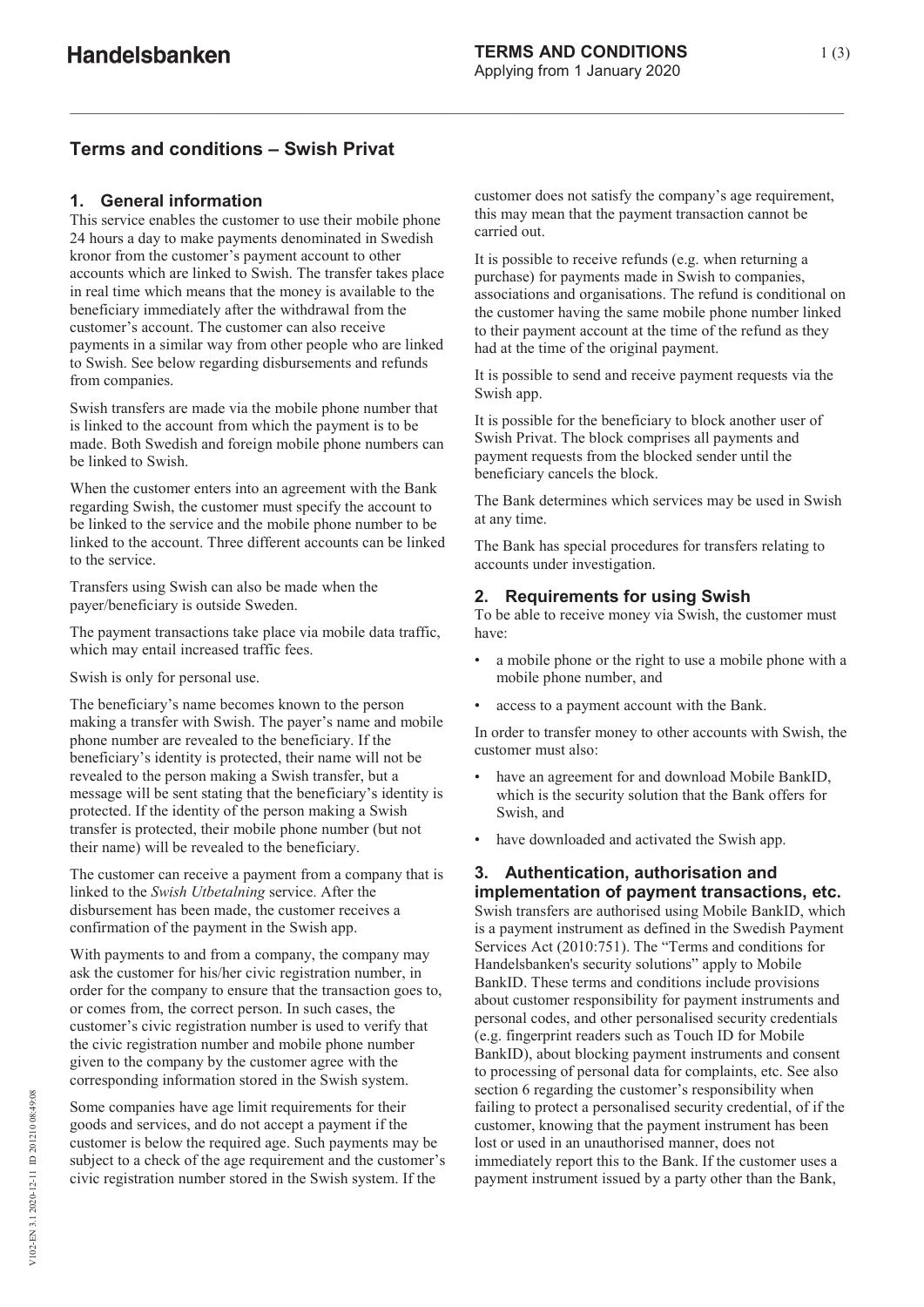the customer undertakes to comply with the terms and conditions applying to the payment instrument.

The payment transaction is authorised when the payment order has been signed with Mobile BankID. A payment transaction which has been authorised in Swish cannot be cancelled.

The Bank has the right to assume that an authorised person is carrying out the payment transaction or obtaining information with Swish when, according to the Bank's control procedures, the customer's identity is confirmed with Mobile BankID.

The customer is responsible for ensuring that the account has sufficient funds and that the information provided to the Bank is correct and sufficient to carry out the payment transaction.

The Bank is entitled to execute an order request in Swish when it has been authorised as stated above.

#### **4. Payment information**

Detailed information about executed transactions in Swish is available in Handelsbanken Online Banking up to 18 months after the transfer has been made. Brief information is also available in Handelsbanken Mobile Banking. The customer can also see transactions in the Swish app for up to six months after the transaction was carried out.

#### **5. Investigations**

It is incumbent upon the customer to submit complaints about any errors to the Bank without undue delay. Further provisions regarding investigation of non-authorised or incorrectly executed transactions are stated in section 6.12 of "General terms and conditions for accounts and payment services – Private customers".

#### **6. Liability for damage**

If an unauthorised transaction has been executed from the customer's account, the customer must report this according to section 5. The Bank must restore the account to the balance that it would have had if the transaction had not been executed, unless otherwise specified in this section 6.

If the Bank has repaid an amount to the customer and the Bank subsequently establishes that the transaction was authorised or that the customer was not entitled to be refunded the entire amount, the customer is obliged to repay the Bank. The Bank is then entitled to debit the customer's account in the relevant amount.

If it has been possible to perform unauthorised transactions because the customer has not protected his/her personalised security credential, the customer is liable for the amount, up to a maximum of SEK 400.

If it has been possible to make unauthorised transactions due to breach of an obligation pursuant to these terms and conditions, or the other terms and conditions referred to in section 3 above have been violated through gross negligence, the customer is liable for the amount, up to a maximum of SEK 12,000. If the customer has acted in a

particularly reprehensible manner, the customer shall be held liable for the entire loss.

Notwithstanding that which is stated above, the customer shall not be liable for any amount that is debited from the account after the payment instrument has been blocked. The same applies if strong customer authentication was not used when the transaction was initiated electronically. However, that which is specified in this paragraph does not apply if the customer, through fraudulent actions, has caused or contributed to the unauthorised transactions.

Regardless of whether the customer has been negligent, the customer is liable for the full amount if the customer fails to notify the Bank without undue delay after becoming aware of the unauthorised transaction (request for rectification). The same applies if the Bank has provided the customer with information about the transaction and the customer does not notify the Bank within 13 months of the date the amount is charged to the account.

When a customer is responsible for unauthorised transactions, the customer is also liable to pay the amount charged to the account that caused it to be overdrawn, or for the approved credit facility to be exceeded.

#### **7. Certain restrictions to the service, open/close function**

For security-related reasons, the Bank may apply specific limits for the maximum transfer amount per occasion and/or time period. Exceeding these limits may prevent one or more payment transactions from being performed. Information about maximum amount limits applied at any time is available at the Bank's branches and in Handelsbanken Online Banking and Mobile Banking.

If the customer does not satisfy a company's age requirement (see section 1), this may mean that a payment transaction cannot be carried out.

An open/close function in Handelsbanken Online Banking and Mobile Banking enables the customer to temporarily close the option of transferring money using Swish.

#### **8. Availability**

Swish can be used 24 hours a day.

The Bank reserves the right, without terminating the agreement, to restrict or modify the contents of the service or its opening hours. The Bank has the right to temporarily suspend the service for scheduled maintenance, in case of disruption, etc. Where possible (e.g. in case of planned maintenance), the Bank will provide information in advance about the shut-down at www.handelsbanken.se.

The Bank reserves the right to terminate the customer's access to Swish on any of the following grounds:

- Risk that the service cannot be used in a secure manner. such as for technical reasons.
- Suspicion that the service has been used without authorisation or in breach of these rules or other instructions provided by the Bank.